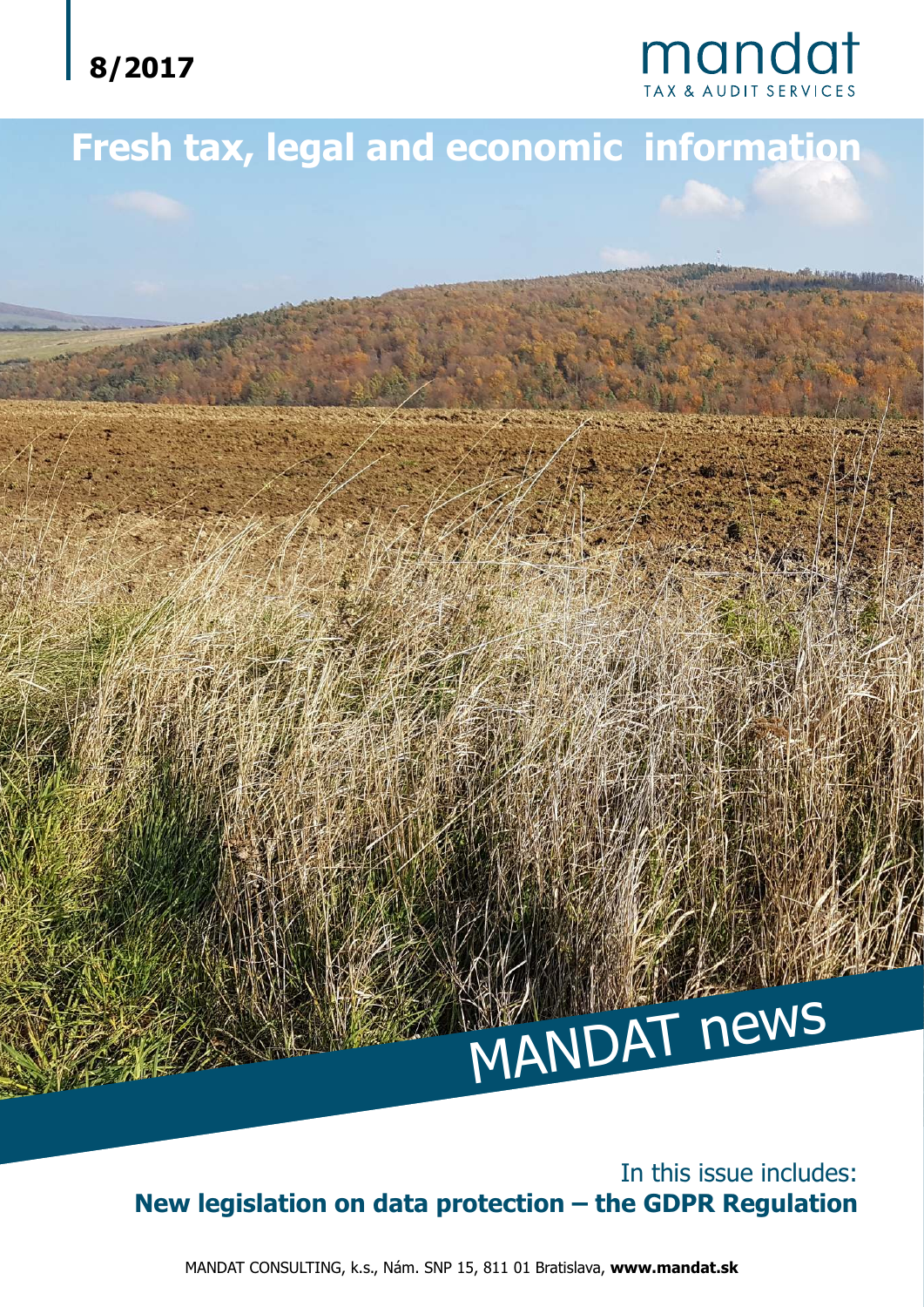## mandat **TAX & AUDIT SERVICES**

### **NEW LEGISLATION ON DATA PROTECTION**

New legislation on data protection – the GDPR Regulation (General Data Protection Regulation)

Our current issue of Mandat News follows on the article published in our March issue. The new rules on data protection established by the GDPR will apply from 25 May 2018 and will affect all of approx. 500 million European citizens and virtually all companies operating in the European Union's internal market.

At present, we are almost in the last half year of the two-year transition period provided to companies to adapt to the new regulatory obligations. The National Council of the SR has already commenced the approval procedure for the new national law on the protection of personal data, which implements the GDPR Regulation and the so-called police directive on the protection of personal data. The new rules for the protection of personal data cause companies to worry, because they often do not know how to implement them in practice and how to create a functioning internal system for data protection. Such system should be supported by the compliance with new administrative and legal obligations, which may arise, in particular, based on the level of risk related to the processing of personal data in the respective organization in each particular case.

The new principle of responsibility substantially changes the rules of the regulatory environment by transferring the burden of proof from the supervisory authorities to the responsible entities that will be required to demonstrate their compliance with the GDPR. This fact, which is important for companies, means that a mere adoption of adequate security measures alone without their proper legal documentation will not be sufficient. Furthermore, many organizational and security measures cannot even be put into practice without legal documentation at the level of internal employee management acts, safety guidelines, specifically modified contractual documentation with certain service providers, etc. Ensuring the security of personal data processing itself is, however, only one side of the coin. Companies also need to analyse whether they are obliged to perform a complex legal data protection impact assessment (DPIA), or to designate a qualified person as the data protection officer (DPO), etc.

The new data protection regulation also introduces a new standard for the rights of the individuals concerned, which in practice means that in certain cases it will be necessary to amend the architecture and functionalities of software used to process personal data (prevention of personal data leakage, introduction of anonymization of personal data, introduction of encryption of personal and other data, etc.).

The GDPR significantly increases not only penalties for violating the data protection rules but also creates completely new legal risks linked to the fact that the persons concerned can – regardless of the proceedings before the supervisory authority – directly bring civil actions for violation of their rights (e.g. in cases of personal data leak) in general courts. Also, a greater degree of international co-operation between supervisors and the new one-stop-shop



Jana Princová e-mail: **jana.princova@mandat.sk**Tel.: +421 2 571042-35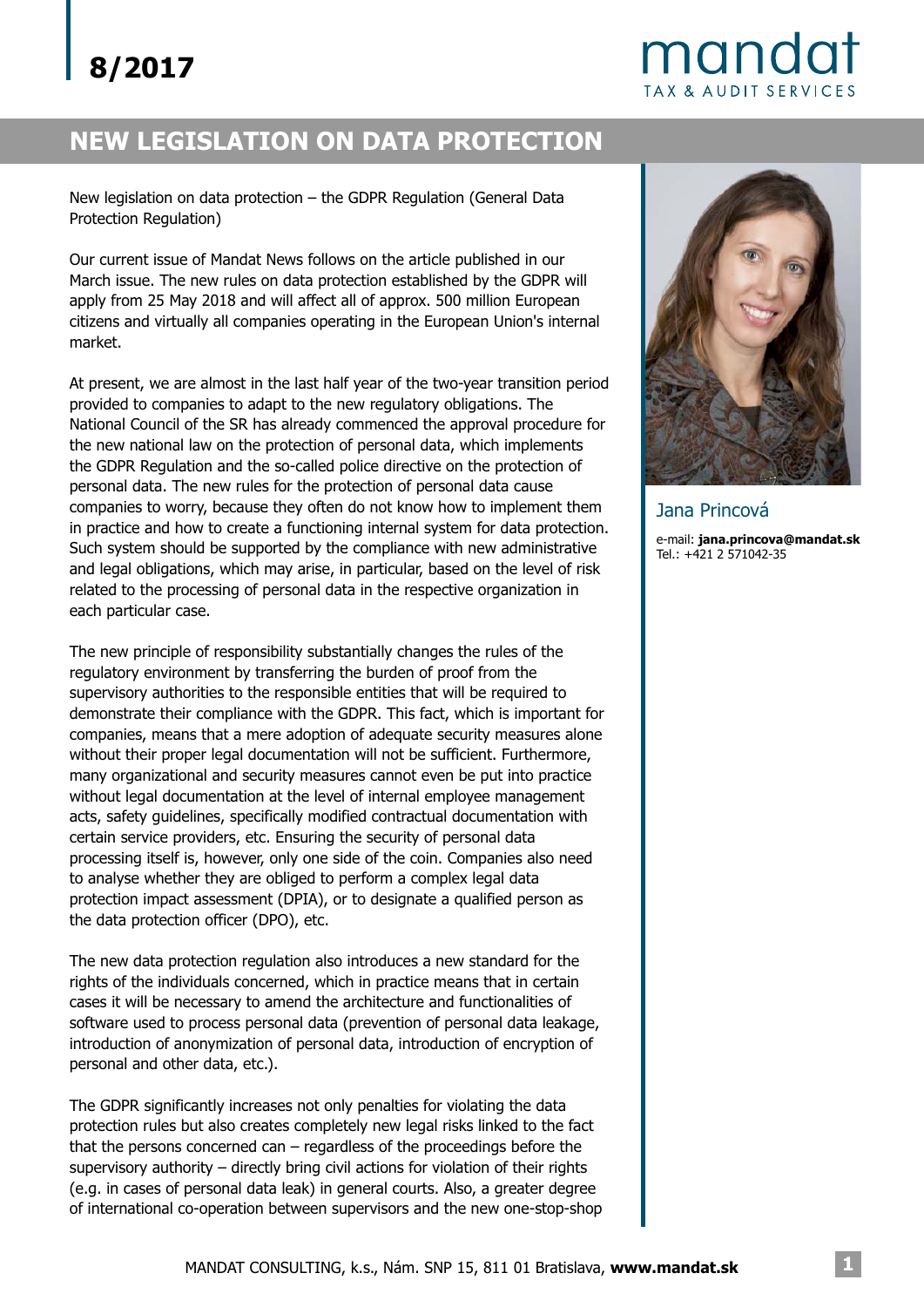## mandat **TAX & AUDIT SERVICES**

## **NEW LEGISLATION ON DATA PROTECTION**

institute may in practice mean that Slovak companies may be also penalized by the respective supervisory authorities from other EU Member States. These authorities will influence the sanctions imposed by our Office for Personal Data Protection of the Slovak Republic, which will have the status of the main supervisory authority. This fact may result in higher penalties than those we have been used to in Slovakia so far.

There are many obligations, changes and risks associated with the new data protection rules and the time for their implementation is getting shorter. If you are interested, it is possible to arrange a highly qualified consulting service in cooperation with our company to help you comply with all the new regulatory obligations that will specifically affect your company in the area of personal data protection.



e-mail: **marian.vojtek@mandat.sk** Tel.: +421 2 571042-22 Marian Vojtek

H

 $\mathbb{R}^n$ 

### **NOT TO BE MISSED**

#### **Important dates**

Overview of important dates in the November 2017 can be found on our website:**http://www.mandat.sk**